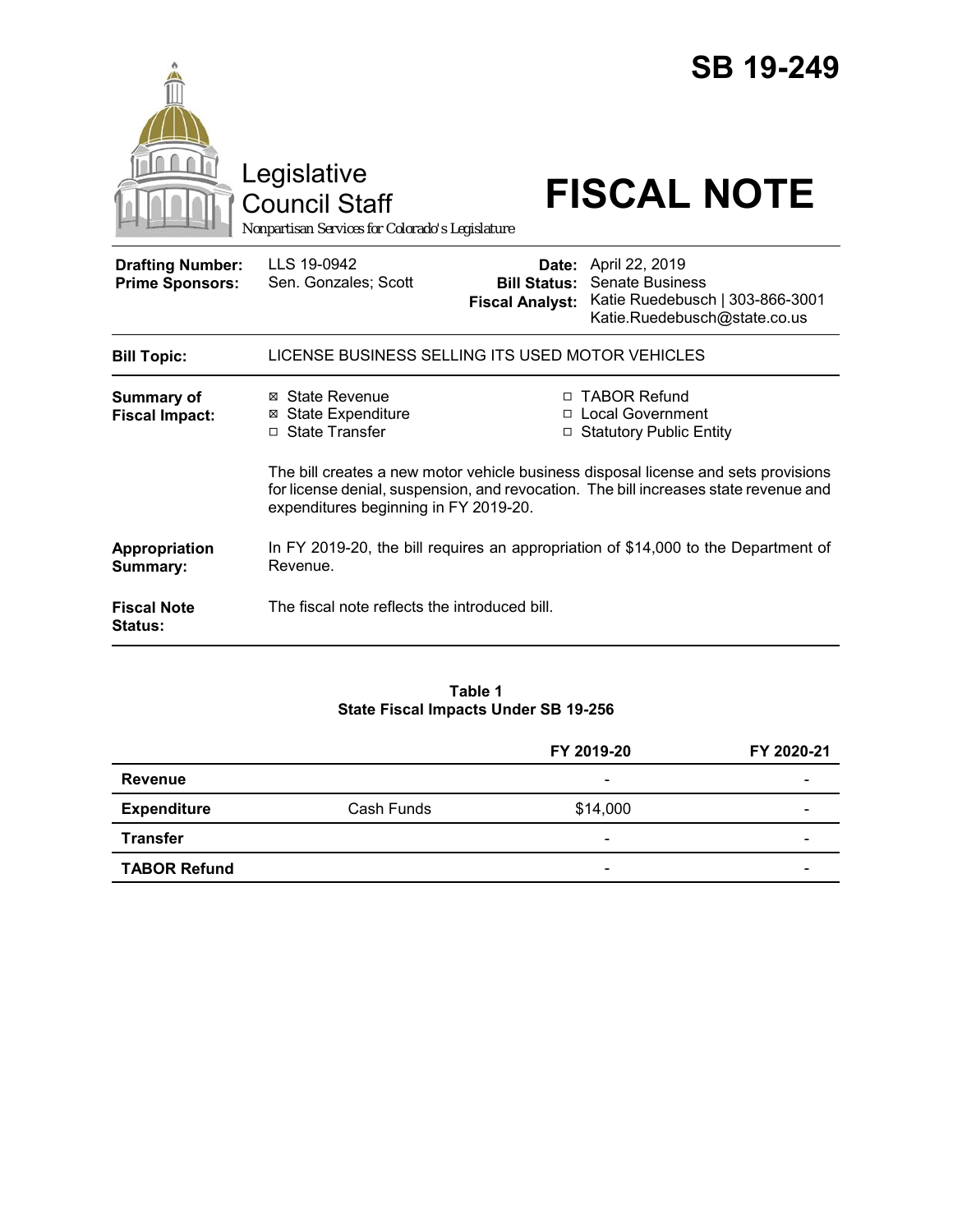April 22, 2019

# **Summary of Legislation**

The bill creates a new motor vehicle business disposal license. The license allows businesses to sell used motor vehicles that have been owned by the business for more than a year, are exclusively used for business purposes, are titled in the name of the business, and for which all taxes have been paid. A business only qualifies for the disposal license if motor vehicle sales do not exceed 20 percent of the business's gross revenue. In addition, the bill enumerates the grounds for which a business disposal license may be denied, suspended, or revoked by the Colorado Motor Vehicle Dealer Board.

# **Background**

The Colorado Motor Vehicle Dealer Board in the Department of Revenue (DOR) processes and reviews license applications for entities and individuals selling motor vehicles and powersports vehicles. The board also generally enforces the laws regarding licensees, including holding hearings, ordering corrective actions, and resolving consumer complaints and setting fees for the Automobile Industry Division. The division employs criminal investigators to review and evaluate consumer complaints against licensees.

# **Assumptions**

This fiscal note assumes it is unknown at this time how many businesses may qualify for a business disposal license. It is unclear how many currently licensed businesses may qualify for the new business disposal license. Subject to further rulemaking, it is unknown whether businesses will need one business disposal license or each business location will require a separate license, and whether licenses will need to be renewed. However, the fiscal note assumes that some equipment rental companies may qualify and that the total number of equipment rental companies in Colorado is unknown. This fiscal note will be updated if more information becomes available.

# **State Revenue**

To the extent that current businesses qualify for the new business disposal license, fee revenue will increase. Colorado law requires legislative service agency review of measures which create or increase any fee collected by a state agency. The fee amount has not been estimated as the number of potential licensees has not been determined. Actual fees will be set administratively by DOR based on cash fund balance, estimated program costs, and the estimated number of licenses subject to the fee.

# **State Expenditures**

The bill increases state cash fund expenditures in DOR by \$14,000 in FY 2019-20. Workload will increase in DOR to update forms, manuals, and the department's website to reflect the change in law, as well as provide training for staff.